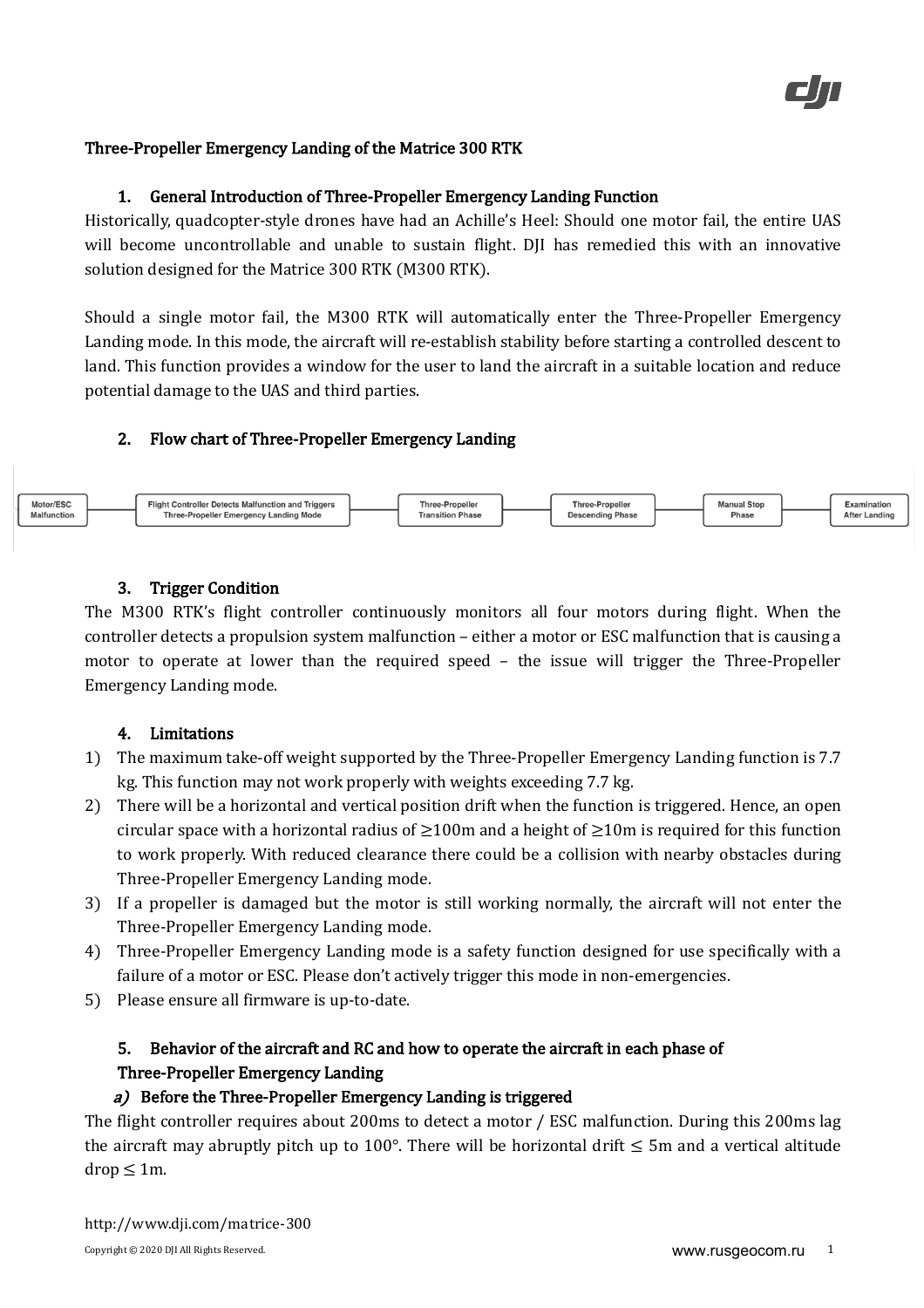## $b)$  Three-Propeller Transition Phase

When the flight controller triggers the Three-Propeller Emergency Landing mode, the aircraft will enter the Three-Propeller Transition Phase first.

RC and App behavior: The RC will vibrate once, and beep continuously. The following notification will appear in DJI Pilot: *"Aircraft propulsion system error. Forced landing. Manually control the aircraft and* land in an open area."

Aircraft behavior: The aircraft will begin quickly spinning with an angular velocity of  $750-860^{\circ}/s$ . This Transition Phase will last for 5 to 15 seconds.

In this phase, the aircraft could drift horizontally up to 30m; vertical movement could reach up to five meters.

How to operate the aircraft: During the transition phase, the aircraft will not respond to stick inputs attempting to control the drone's direction. Once the Three-Propeller Emergency Landing Mode is triggered, you can use the Combination Stick Command (also known as CSC) to stop the propellers in case the flight needs to be terminated immediately to avoid a collision.

# $c$ ) Three-Propeller Descending Phase

After the aircraft has achieved relative stability, it will enter the Three-Propeller Descending Phase.

**RC** and App behavior: The RC will beep continuously. The following notification will be displayed in DJI Pilot: "Aircraft propulsion system error. Forced landing. Manually control the aircraft and land in an open area".

Aircraft behavior: The aircraft will automatically descend at a constant vertical speed of 5m/s and respond to some stick movements in this phase. The aircraft will keep spinning during descent, with a horizontal drift speed of  $\leq$ 1.5 m/s.

How to operate the aircraft: In this phase, control stick functionality will adjust. The stick that controls back and forth movement will be adjusted to control North-South (cardinal direction) movement, and the stick used to control the left and right movement will be adjusted to control East-West movement. Pushing up the throttle stick can stop the automatic descent of the aircraft and even make the aircraft ascend slowly (max.  $1.25 \text{m/s}$ ). Pushing the throttle stick down will not change the default descent of  $5m/s$ . The aircraft will keep spinning quickly and will not respond to the yaw stick movements.

When the aircraft is close to the ground, the speed will automatically slow due to the obstacle sensing system. It is recommended the UAS be guided to an appropriate landing area as soon as possible in this phase. If the obstacle sensing system's vertical braking distance is not enabled in the DJI Pilot app, the operator will need to slow the descent of the aircraft by using the throttle stick and eventually stop the props by using the Combination Stick Command.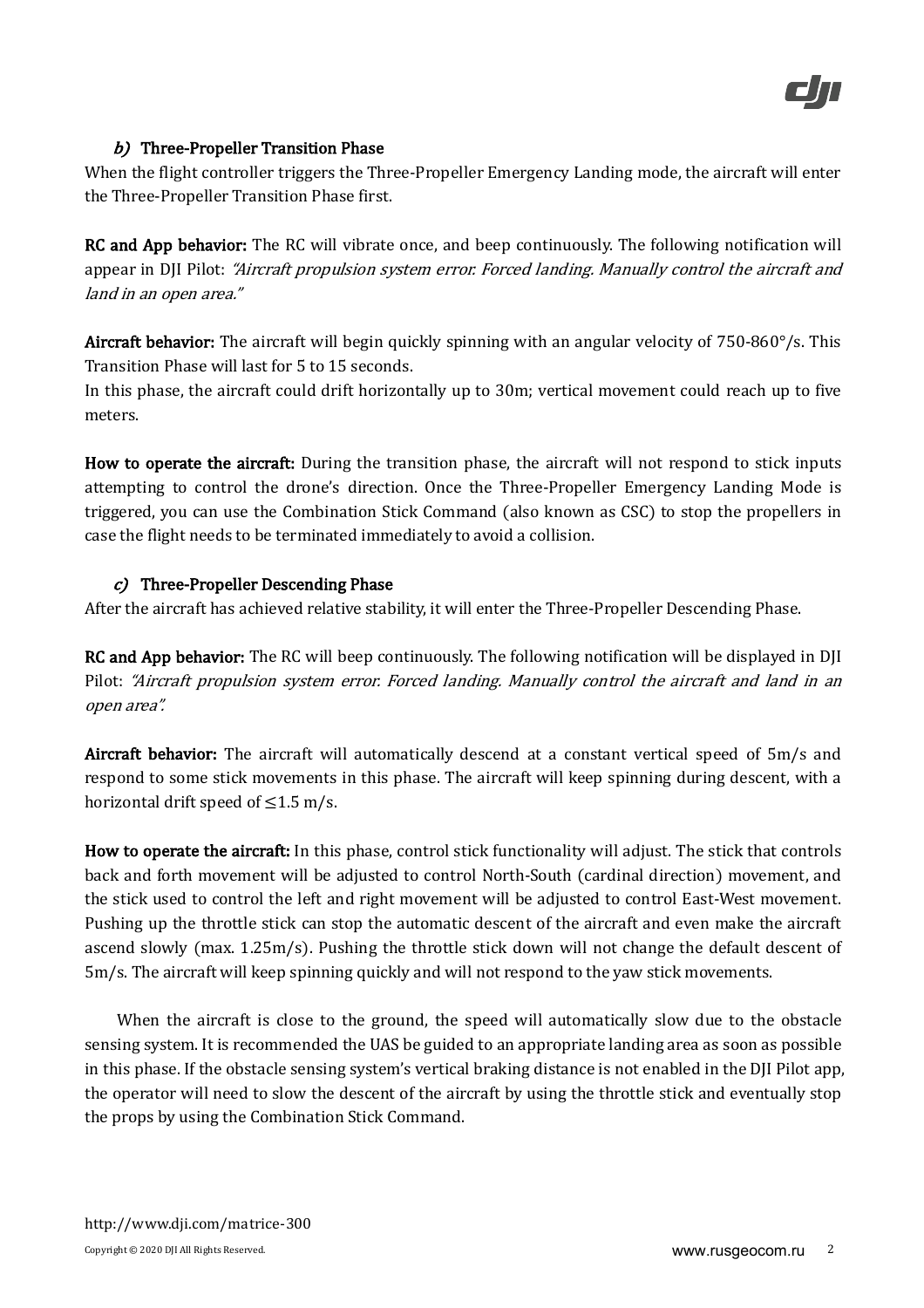| Stick          | In normal operation     | In Three-Propeller<br><b>Emergency Landing</b> |
|----------------|-------------------------|------------------------------------------------|
| Pitch stick    | Forward                 | North and south                                |
|                |                         |                                                |
|                |                         |                                                |
|                | Backward                |                                                |
|                | Forward and backward    |                                                |
| Roll stick     | Right<br>Left           | West and East                                  |
|                | Left and right          |                                                |
| Yaw stick      | Turn Left<br>Turn Right | No response                                    |
|                | Turn left and right     |                                                |
| Throttle stick | UP                      | Up and down                                    |
|                | Down                    |                                                |
|                | Up and down             |                                                |

# d) Manual Stop Phase

When the aircraft reaches the brake distance to the ground that the operator has set in the DJI Pilot app, it will enter the manual stop phase.

RC and App behavior: The RC will vibrate once and beep continuously. The following notification will be displayed in DJI Pilot: "Landing Protection - Push both control sticks to the bottom inner corners to land".

Aircraft behavior: The aircraft will remain at its current height and respond to the horizontal and vertical stick movements until the Combination Stick Command (CSC) (sticks in and down or sticks out and down) is used to stop the motors.

How to operate the aircraft: In this phase, the stick control method is the same as the previous Three-Propeller Descending Phase. The maximum ascent is 1.25m/s, while the maximum descent speed